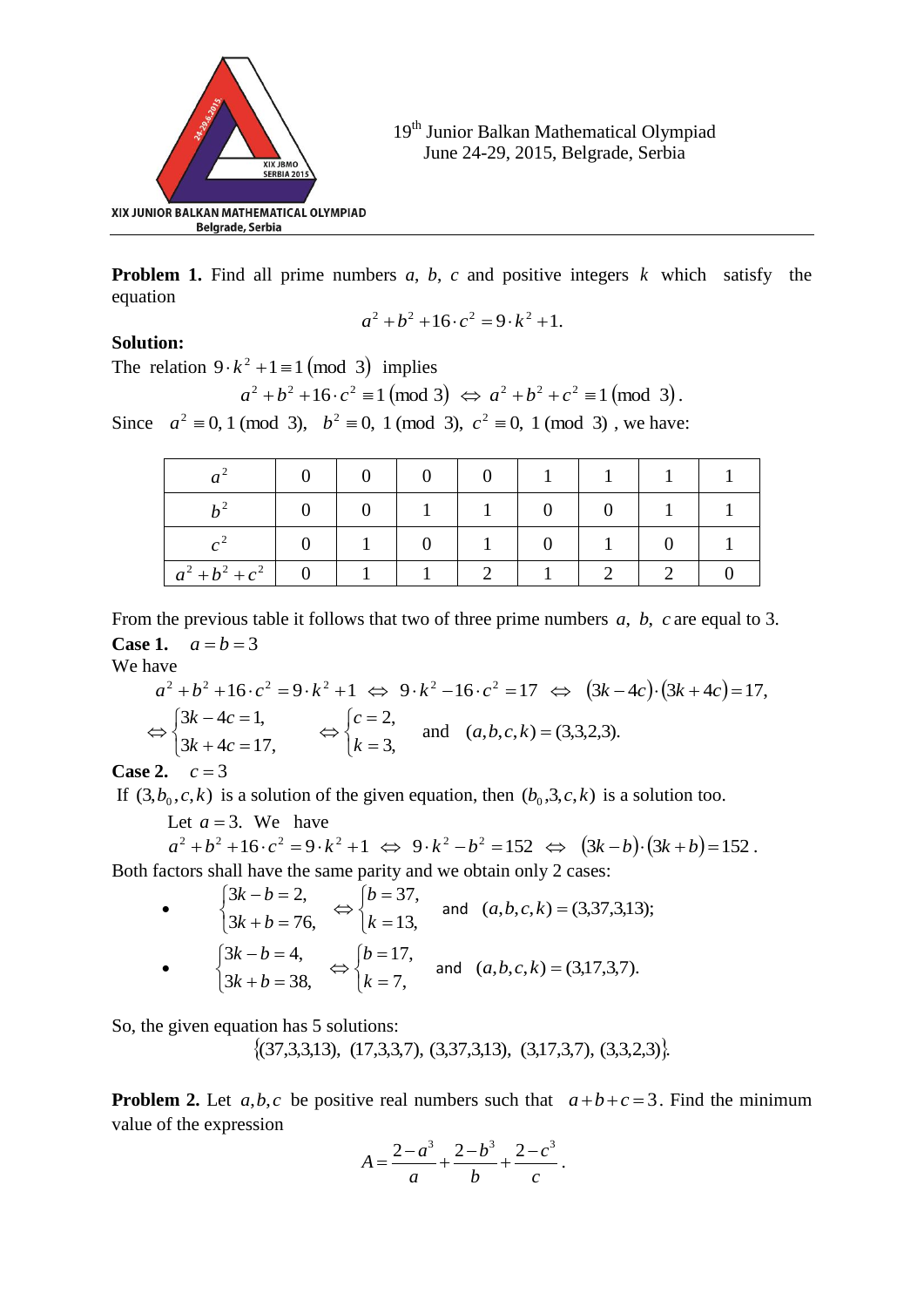

# **Solution:**

We can rewrite *A* as follows:

$$
A = \frac{2 - a^3}{a} + \frac{2 - b^3}{b} + \frac{2 - c^3}{c} = 2\left(\frac{1}{a} + \frac{1}{b} + \frac{1}{c}\right) - a^2 - b^2 - c^2 =
$$
  

$$
2\left(\frac{ab + bc + ca}{abc}\right) - (a^2 + b^2 + c^2) = 2\left(\frac{ab + bc + ca}{abc}\right) - ((a + b + c)^2 - 2(ab + bc + ca)) =
$$
  

$$
2\left(\frac{ab + bc + ca}{abc}\right) - (9 - 2(ab + bc + ca)) = 2\left(\frac{ab + bc + ca}{abc}\right) + 2(ab + bc + ca) - 9 =
$$
  

$$
2(ab + bc + ca)\left(\frac{1}{abc} + 1\right) - 9.
$$

Recall now the well-known inequality  $(x + y + z)^2 \ge 3(xy + yz + zx)$ and set  $x = ab$ ,  $y = bc$ ,  $z = ca$ , to obtain  $(ab + bc + ca)^2 \ge 3abc(a+b+c) = 9abc$ , where we have used  $a+b+c=3$ . By taking the square roots on both sides of the last one we obtain:

$$
ab + bc + ca \ge 3\sqrt{abc} . \tag{1}
$$

Also by using AM-GM inequality we get that

$$
\frac{1}{abc} + 1 \ge 2\sqrt{\frac{1}{abc}}.
$$
 (2)

Multiplication of (1) and (2) gives:

$$
(ab+bc+ca)\left(\frac{1}{abc}+1\right) \ge 3\sqrt{abc} \cdot 2\sqrt{\frac{1}{abc}} = 6.
$$

So  $A \ge 2.6 - 9 = 3$  and the equality holds if and only if  $a = b = c = 1$ , so the minimum value is 3.

**Problem 3.** Let  $\triangle ABC$  be an acute triangle. The lines  $l_1$ ,  $l_2$  are perpendicular to *AB* at the points *A*, *B* respectively. The perpendicular lines from the midpoint *M* of *AB* to the sides of the triangle *AC*, *BC* intersect the lines  $l_1$ ,  $l_2$  at the points *E*, *F*, respectively. If *D* is the intersection point of *EF* and *MC*, prove that

$$
\angle ADB = \angle EMF.
$$

#### **Solution:**

Let *H*, *G* be the points of intersection of *ME*, *MF* with *AC*, *BC* respectively. From the similarity of triangles  $\triangle MHA$  and  $\triangle MAE$  we get *ME MA MA*  $rac{MH}{MA} = \frac{MA}{ME}$ , thus

$$
MA^2 = MH \cdot ME. \tag{1}
$$

Similarly, from the similarity of triangles  $\triangle MBG$  and  $\triangle MFB$  we get *MB MG MF*  $\frac{MB}{\sqrt{AB}} = \frac{MG}{\sqrt{AB}}$ , thus

$$
MB^2 = MF \cdot MG. \tag{2}
$$

Since  $MA = MB$ , from (1), (2), we conclude that the points  $E, H, G, F$  are concyclic.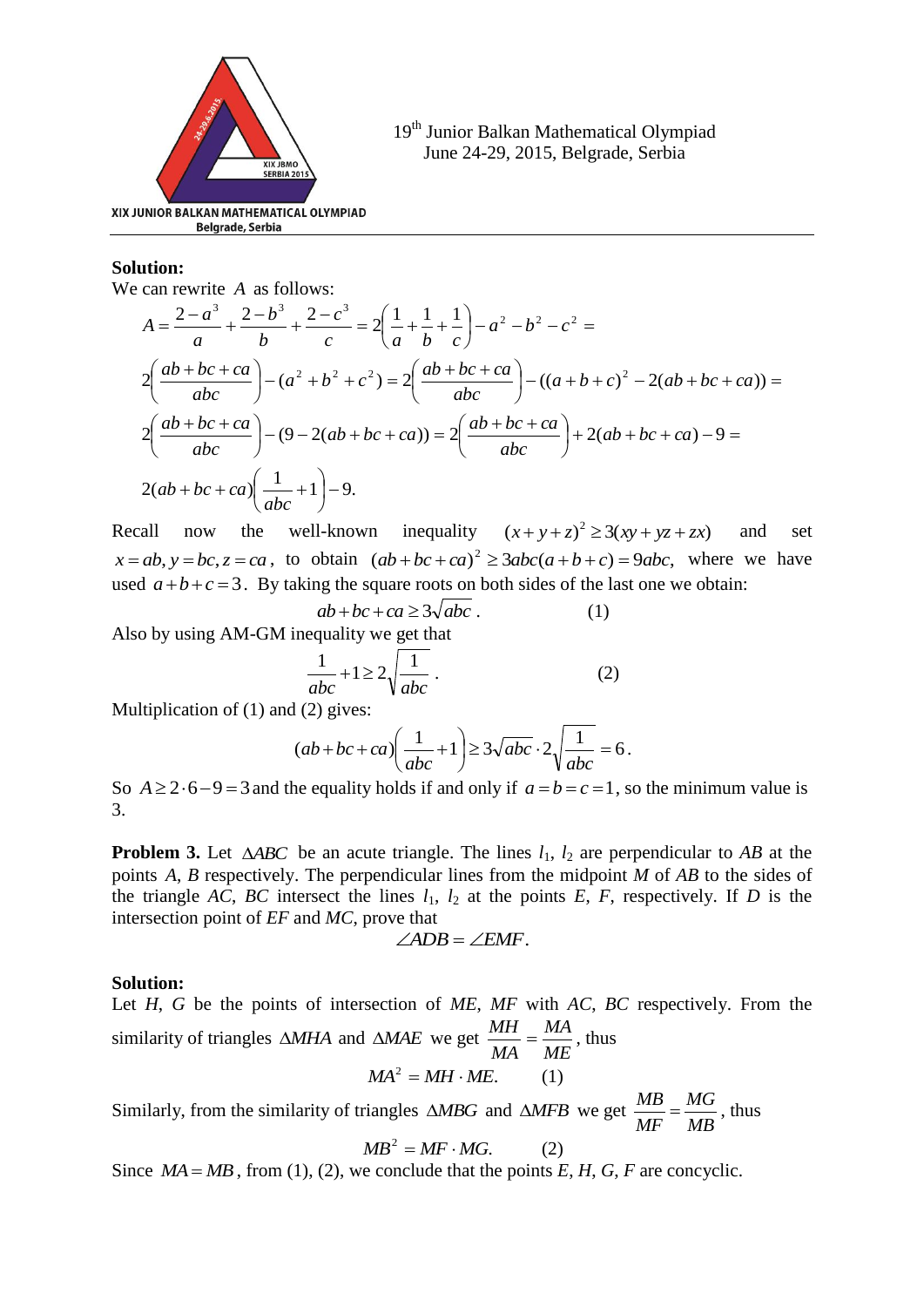

Therefore, we get that  $\angle FEH = \angle FEM = \angle HGM$ . Also, the quadrilateral CHMG is cyclic, so  $\angle CMH = \angle HGC$ . We have

 $\angle FEH + \angle CMH = \angle HGM + \angle HGC = 90^{\circ}$ ,

thus  $CM \perp EF$ . Now, from the cyclic quadrilaterals  $FDMB$  and  $EAMD$ , we get that  $\angle DFM = \angle DBM$  and  $\angle DEM = \angle DAM$ . Therefore, the triangles  $\triangle EMF$  and  $\triangle ADB$  are similar, so  $\angle ADB = \angle EMF$ .

# **Problem 4.**

An  $$ 



A 5 $\times$ 5 board, consisting of 25 unit squares, a positive integer  $k \le 25$  and an unlimited supply *L*-figures are given. Two players, *A* and *B*, play the following game: starting with *A* they alternatively mark a previously unmarked unit square until they marked a total of *k* unit squares.

We say that a placement of *L*-figures on unmarked unit squares is called *good* if the *L*-figure do not overlap and each of them covers exactly three unmarked unit squares of the board. *B* wins if every *good* placement of *L*-figures leaves uncovered at least three unmarked unit squares. Determine the minimum value of *k* for which *B* has a winning strategy.

# **Solution:**

We will show that player *A* wins if  $k = 1, 2, 3$ , but player *B* wins if  $k = 4$ . Thus the smallest *k* for which *B* has a winning strategy exists and is equal to 4.

If  $k = 1$ , player *A* marks the upper left corner of the square and then fills it as follows.